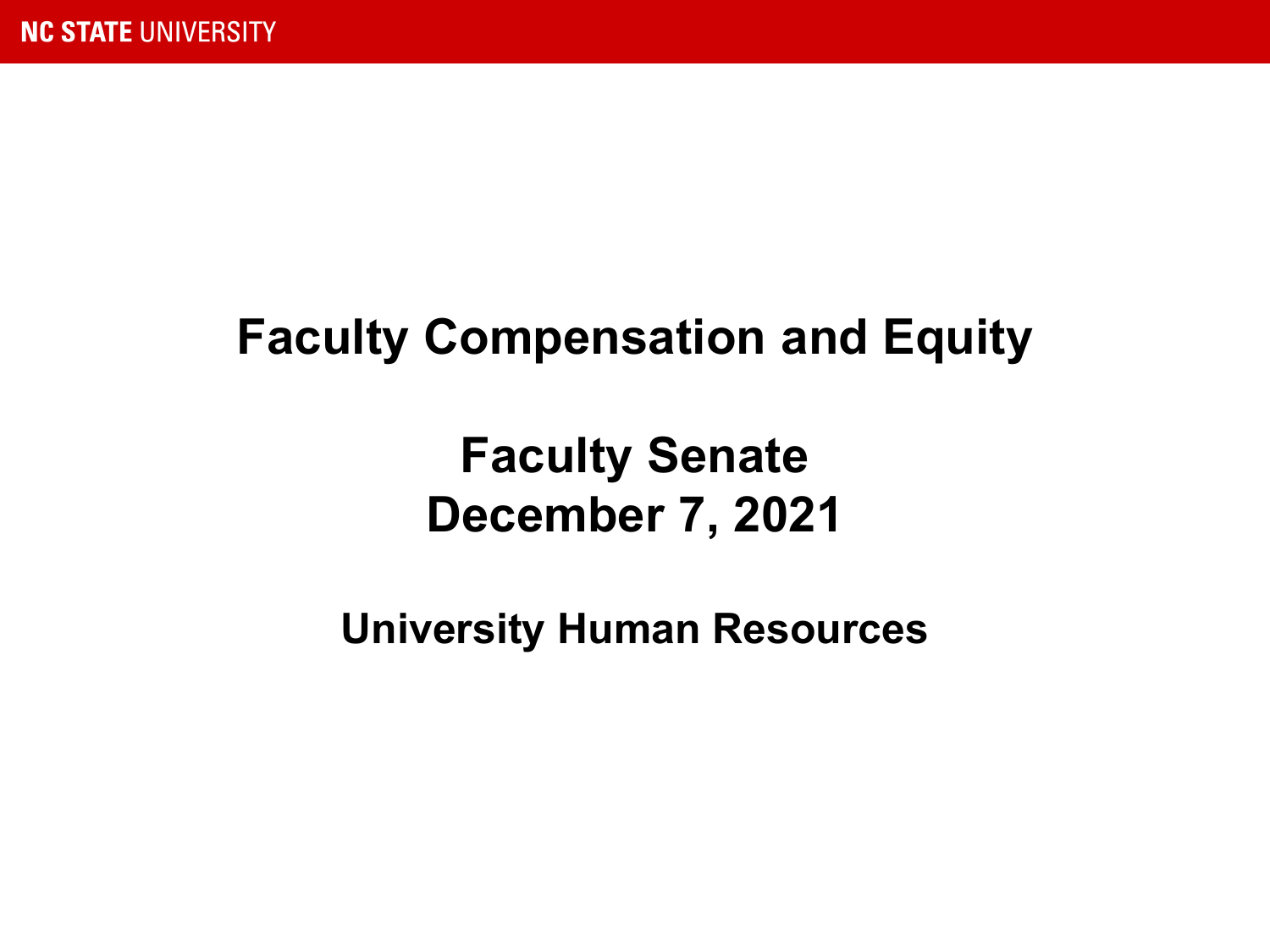## **Presentation Agenda**

- Tenured / Tenure Track Faculty Salary Ranges
- Employee Categories
- External Factors Impacting Salaries
- Q & A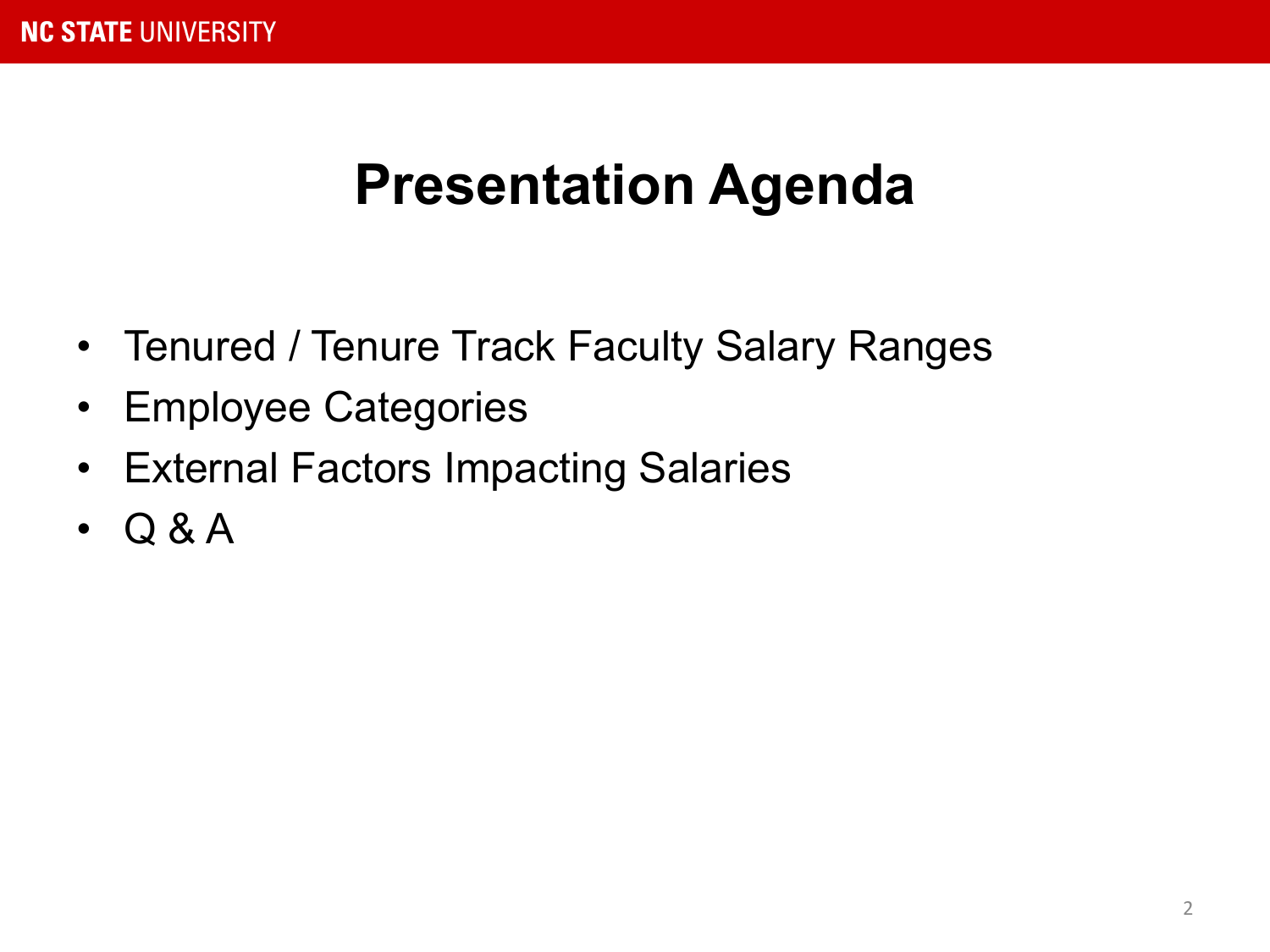#### **Background: Faculty Salary Ranges**

**Tenured/tenure track faculty salary ranges are developed on an annual basis.**

The annual faculty salary ranges are established for tenured/tenure-track faculty positions based on current market data to allow the university to attract and retain highly qualified faculty talent.

The ranges form a basis for sound and equitable compensation decisions to facilitate appropriate stewardship of financial resources.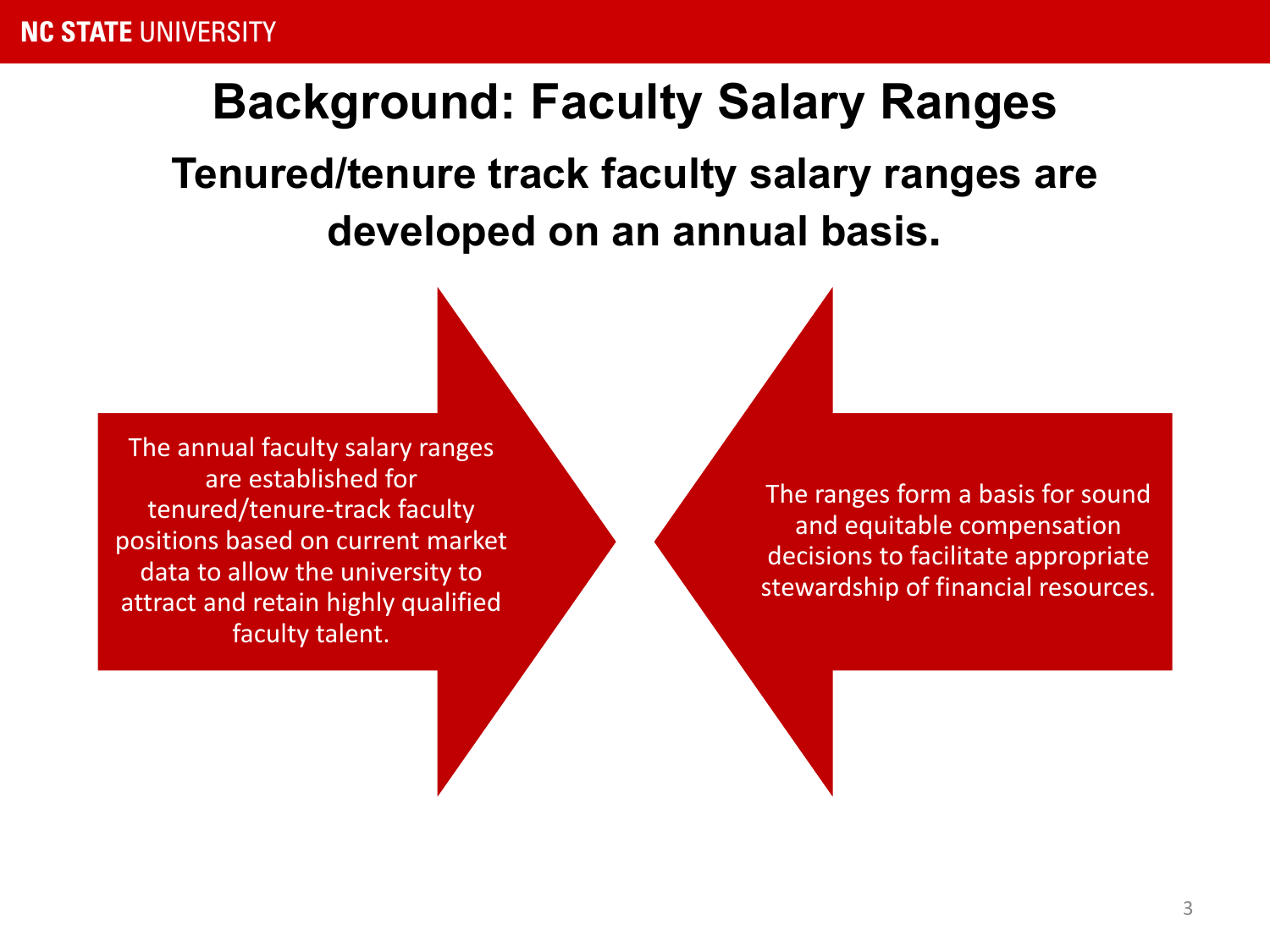# **Source Data for Faculty Salary Ranges**

College and University Professional Association for Human Resources (CUPA-HR) Faculty Salary Survey

- Released in February

Oklahoma State University Faculty Salary Survey

- Released in April/May

Primary Data Cut is NC State's Carnegie Classification

- R1: Doctoral Universities – Very High Research Activity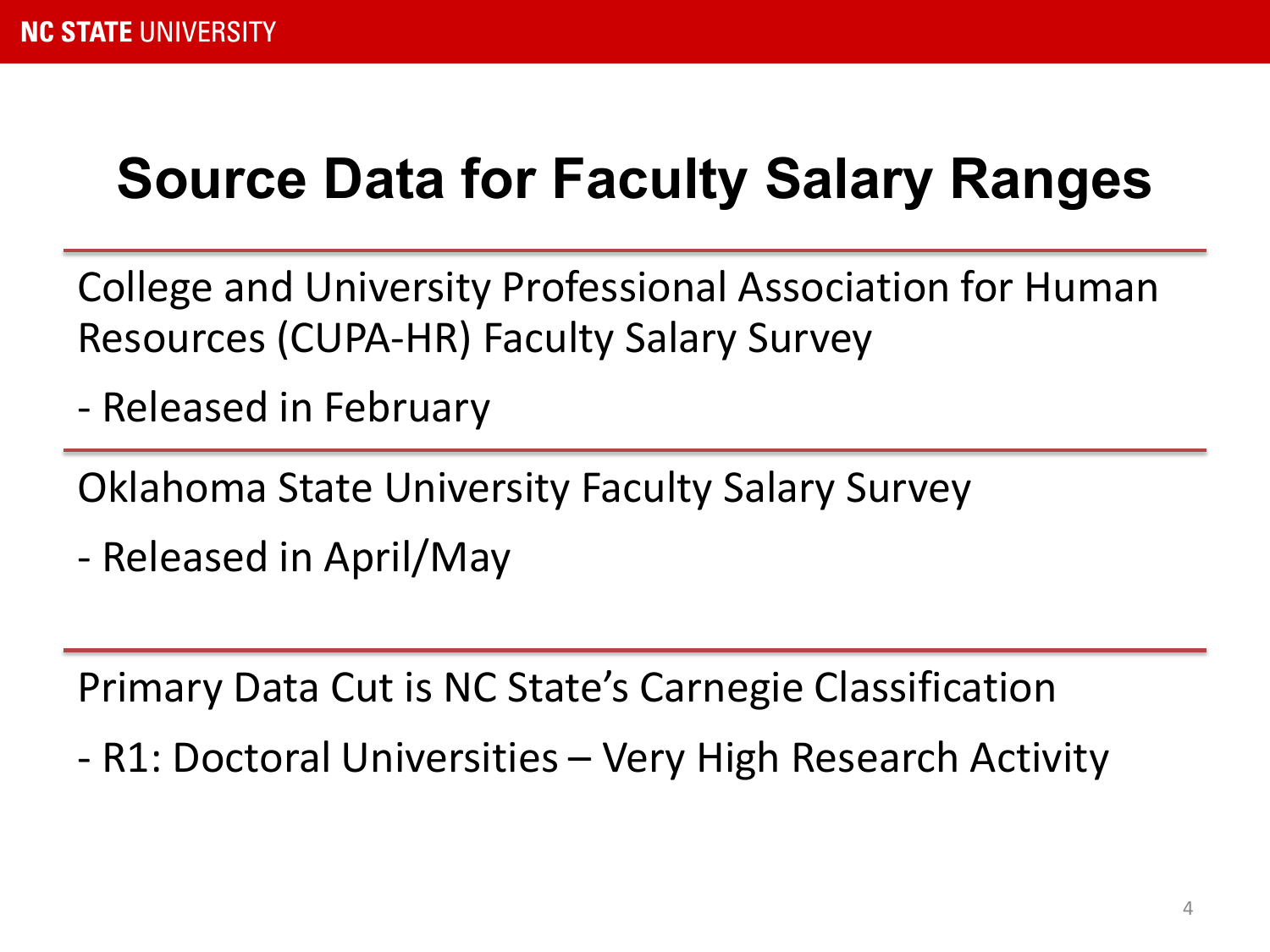### **Faculty Salary Range Methodology**

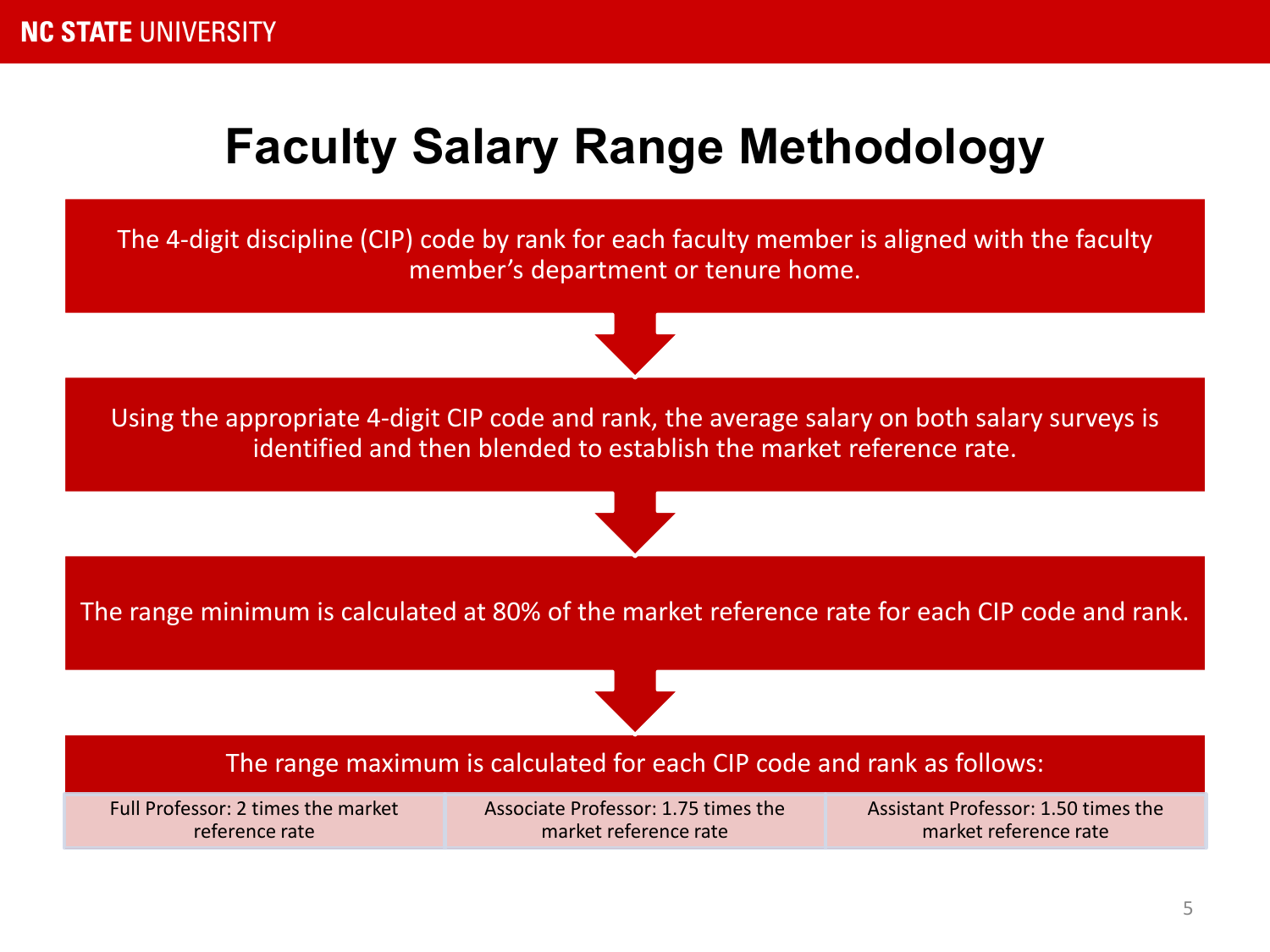# **Background: Tenured / Tenure-Track Faculty Salary Ranges**

The salary ranges are approved by the Chancellor and presented as an information item to the NC State Board of Trustees.

Deans receive a copy of the approved salary ranges as well as metrics comparing faculty salaries to the ranges.

The salary ranges and internal equity are two important factors when determining new hire salaries and salary increases.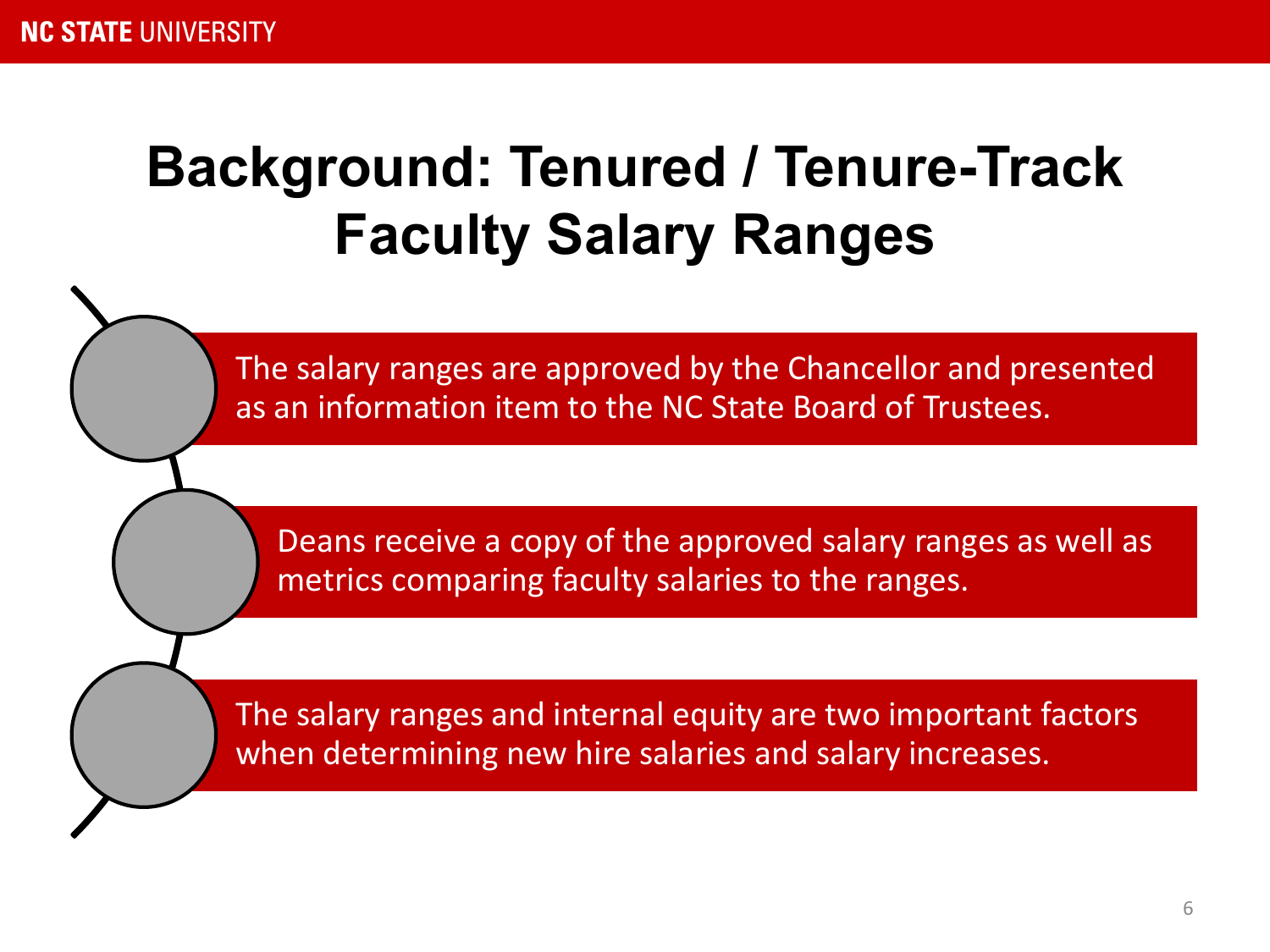#### **Background: Total Permanent Faculty and Staff 9,069**

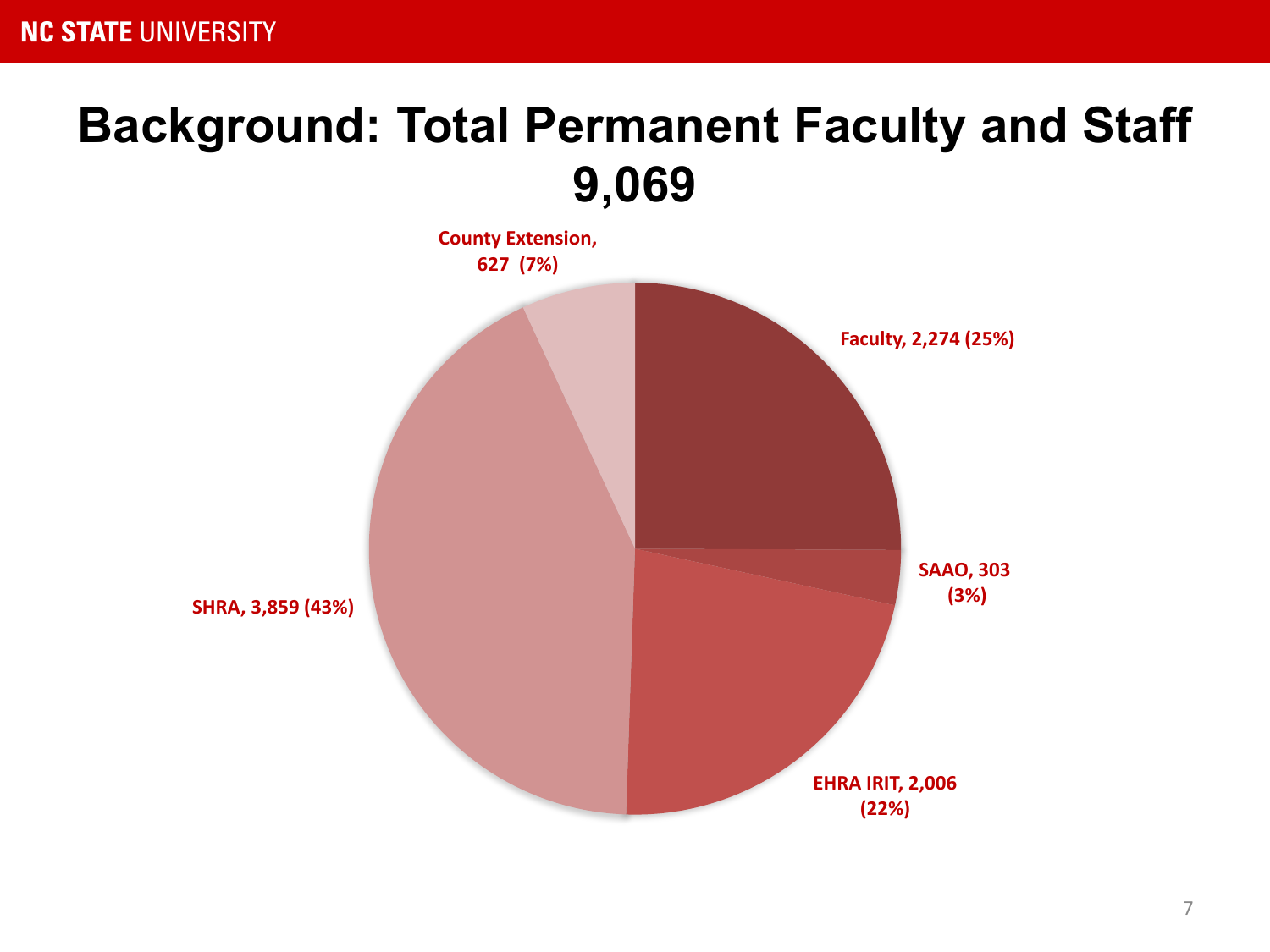### **EHRA Non-Faculty: Instructional, Research & Information Technology (IRIT)**

#### **Positions that are classified as IRIT fit into one of the following subcategories:**

- Academic Advising & Assessment
- Academic Preparation & Enhancement
- Academic Standards
- Athletics Coaching and Athletics Management
- Clinical or Research Academic Department Administrator
- Continuing Education
- Cooperative Education
- Counselors
- Information Technology Professionals
- Institutional Research & Assessment Management
- Instructional but not assigned primary faculty status and rank
- Instructional Consulting
- Laboratory Management
- Public Service and Extension
- Research Administration and **Compliance**
- Research and Clinical Professionals
- Student Support Services
- Technology Transfer
- Physicians and Dentists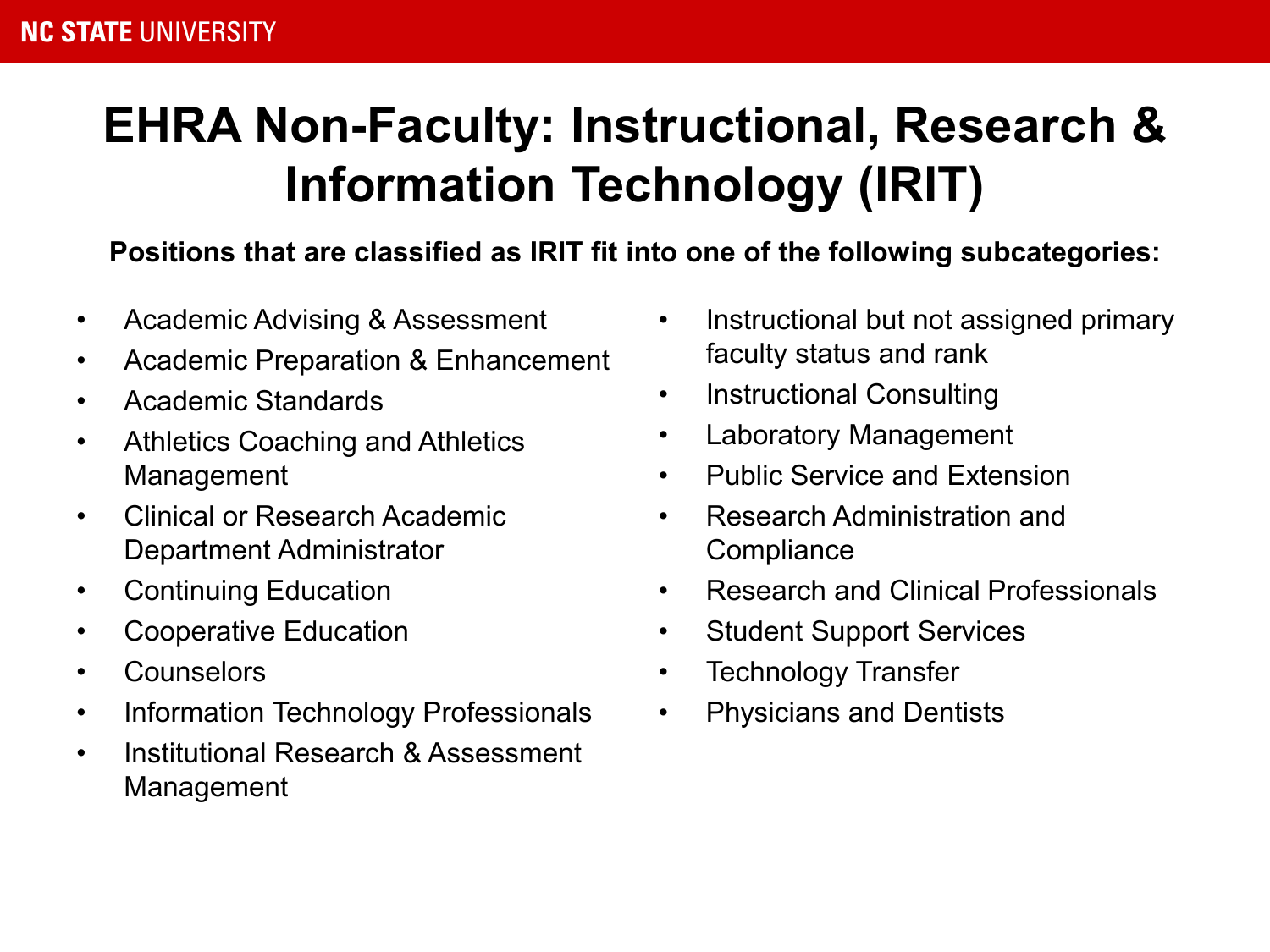### **EHRA Non-Faculty: Senior Academic and Administrative Officers (SAAO)**

**Positions that are classified as SAAO fit into one of the following subcategories:**

#### SAAO Tier 1

- **Chancellor**
- Executive Vice Chancellor
- Provost
- Dean
- Directors of major administrative, educational, research, and public service activities designated by the UNC Board of Governors

#### SAAO Tier 2

- Senior associate-, associate-, and assistant- vice chancellors, provosts, and deans
- Professional members of the Chancellor's staff
- Positions that provide administrative direction of divisions or departments of institutional or campus-wide activity
- Fundraising and Development Officials
- University Attorneys
- Communications and Marketing **Directors**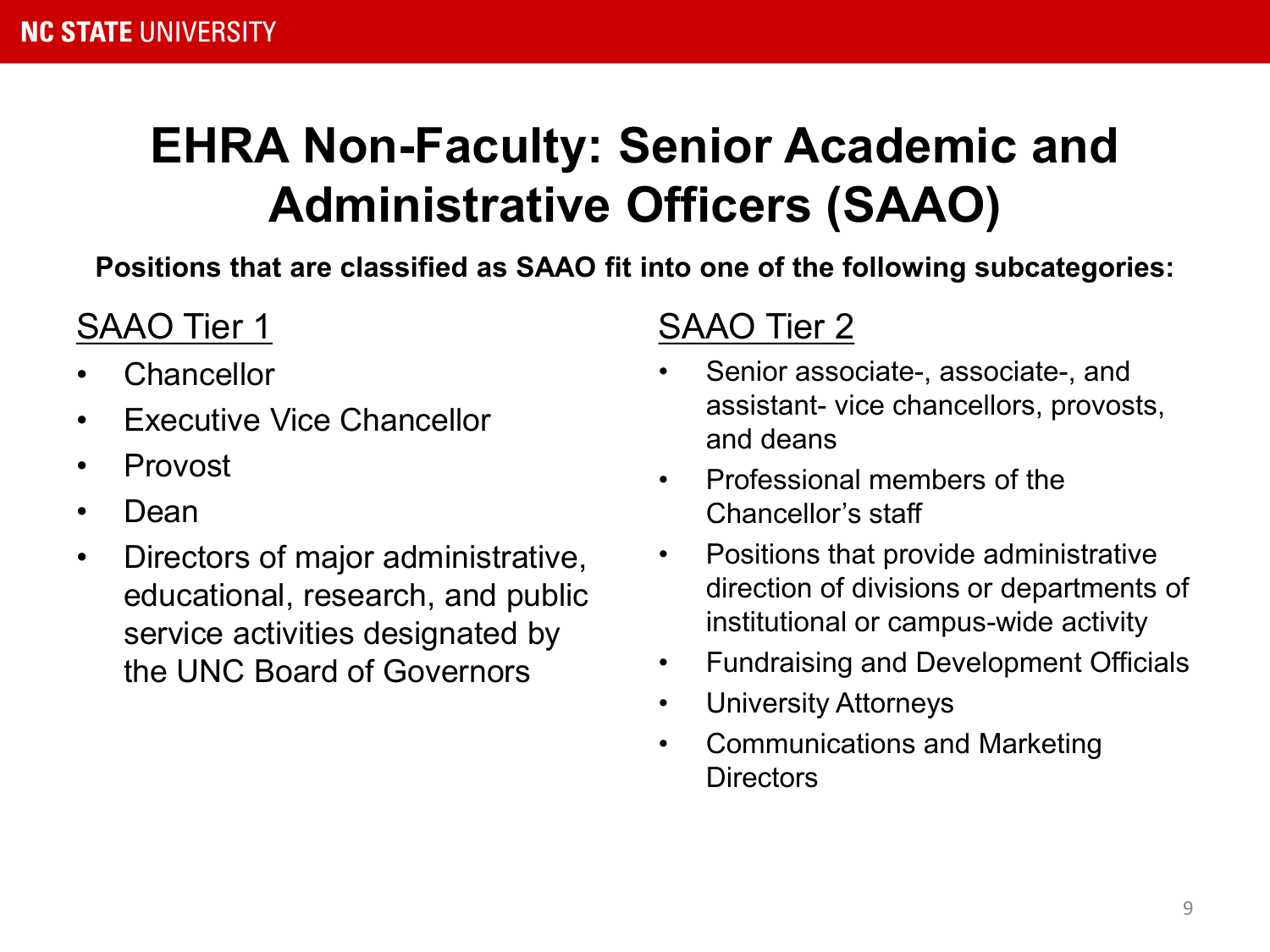# **External Factors Impacting Salaries**

March 2020 – Dec 2021

• UNC System suspension of "non-essential" HR actions

July 2018

• Last Annual Raise Process (ARP)

#### July 2017 – July 2020

• UNC BOG Reporting & Consultation Process: salary actions of 5% or greater resulting in a salary \$100,000 or greater